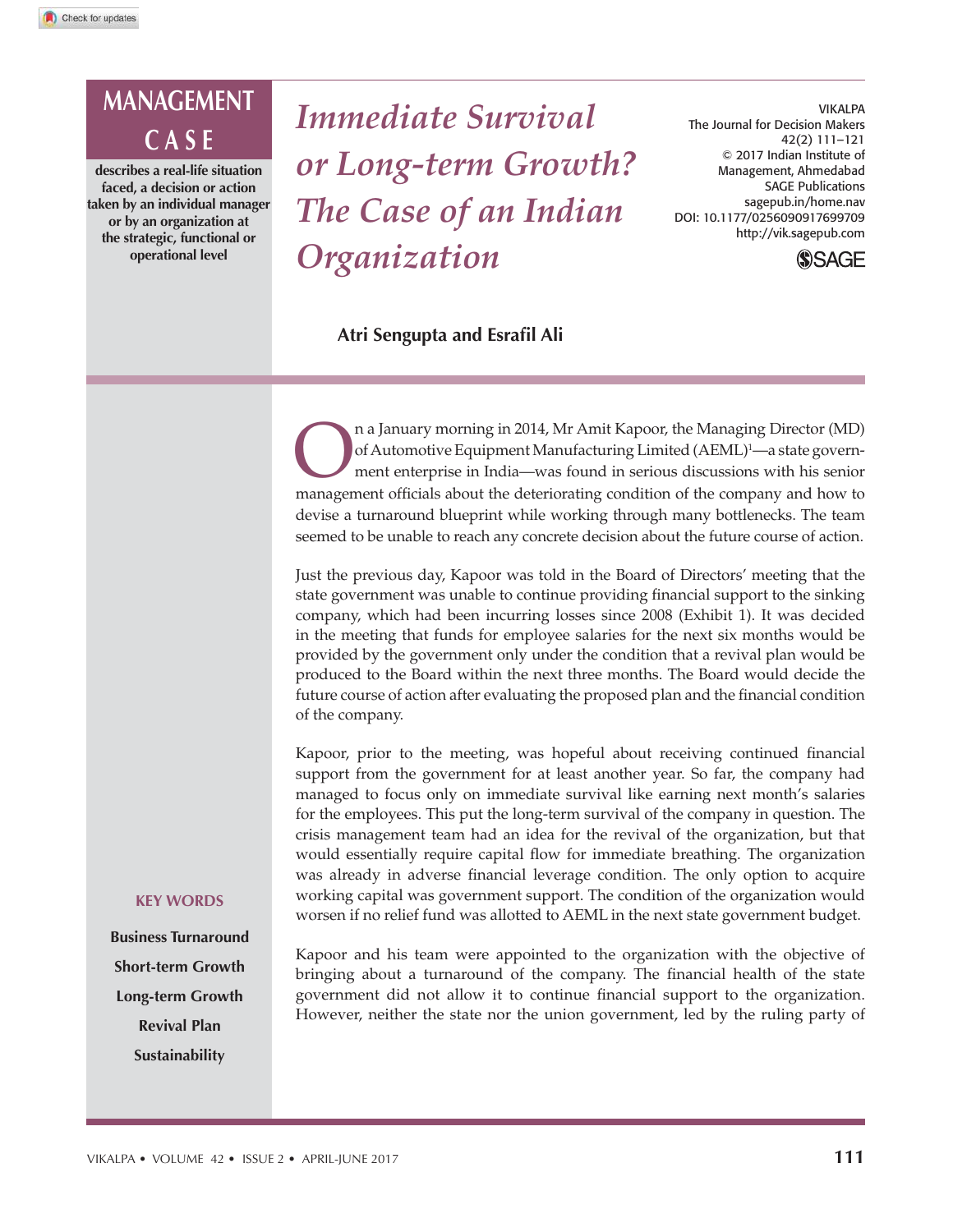# Exhibit 1: AEML Financial Highlights for the Period 2010–2013 (in Billion \$)

|                                             | <b>FY 2013</b><br>(as on 31 December)                | FY 2012-2013<br>(Unaudited)                          | FY 2011-2012                                         | FY 2010-2011                                         |
|---------------------------------------------|------------------------------------------------------|------------------------------------------------------|------------------------------------------------------|------------------------------------------------------|
| <b>Particulars</b>                          | <b>Manufacturing and</b><br><b>Project Divisions</b> | <b>Manufacturing and</b><br><b>Project Divisions</b> | <b>Manufacturing and</b><br><b>Project Divisions</b> | <b>Manufacturing and</b><br><b>Project Divisions</b> |
| <b>Net Sales</b>                            | 174.22                                               | 267.88                                               | 393.40                                               | 426.58                                               |
| Other Income                                | $\overline{\phantom{0}}$                             | $\overline{\phantom{0}}$                             | 3.50                                                 | 3.15                                                 |
| Sales Tax and Excise Duty                   | -                                                    | 15.37                                                | 9.10                                                 | 6.69                                                 |
| Stock Adjustment { $+$ /(-)}                | -                                                    | $\overline{\phantom{0}}$                             | $-31.43$                                             | 37.33                                                |
| <b>Total Income</b>                         | 174.22                                               | 283.26                                               | 374.57                                               | 473.74                                               |
| <b>Variable Cost:</b>                       |                                                      |                                                      |                                                      |                                                      |
| <b>Raw Materials</b>                        | 20.00                                                | 52.65                                                | 43.56                                                | 26.11                                                |
| Jobbing Expenses                            | 143.6298                                             | 182.41                                               | 281.52                                               | 403.10                                               |
| <b>Total Variable Cost</b>                  | 163.62                                               | 235.07                                               | 325.08                                               | 429.21                                               |
| <b>Contribution:</b>                        | 10.60                                                | 48.19                                                | 49.49                                                | 44.53                                                |
| <b>Contribution %</b>                       | $\overline{\phantom{0}}$                             | $\qquad \qquad -$                                    | $\overline{\phantom{0}}$                             | $\overline{\phantom{0}}$                             |
| <b>Fixed Cost:</b>                          | -                                                    | $\qquad \qquad -$                                    | ÷,                                                   | $\overline{\phantom{0}}$                             |
| <b>Employee Cost</b>                        | 20.51                                                | 51.11                                                | 38.64                                                | 40.14                                                |
| Power                                       | 1.14                                                 | 1.80                                                 | 1.73                                                 | 1.83                                                 |
| <b>Administrative Cost</b>                  | 3.27                                                 | 15.74                                                | 17.10                                                | 13.65                                                |
| <b>Total Fixed Cost</b>                     | 24.91                                                | 68.65                                                | 57.48                                                | 55.61                                                |
| <b>Provisions</b>                           | $\overline{\phantom{0}}$                             | $\qquad \qquad -$                                    | $-3.30$                                              | $-0.43$                                              |
| <b>Prior period Adjustments</b>             | $\overline{\phantom{0}}$                             | $\overline{\phantom{0}}$                             | 0.55                                                 | $-0.05$                                              |
| <b>EBITD*</b>                               | $-14.31$                                             | $-20.46$                                             | $-5.24$                                              | $-10.61$                                             |
| Interest                                    | $\overline{\phantom{0}}$                             | $\overline{\phantom{0}}$                             | $-9.94$                                              | $-9.42$                                              |
| Depreciation                                | —                                                    | -                                                    | $-0.56$                                              | $-0.68$                                              |
| Provision and DRE                           |                                                      | -                                                    | $-3.30$                                              | $-7.63$                                              |
| Net Profit/(Loss)                           | $-14.31$                                             | $-20.46$                                             | $-19.04$                                             | $-28.35$                                             |
| Brought Forward Profit/(-) Loss             | $-114.15$                                            | $-106.87$                                            | $-92.92$                                             | $-80.52$                                             |
| <b>Balance Transferred to Balance Sheet</b> | $-128.46$                                            | $-127.33$                                            | $-111.96$                                            | $-108.87$                                            |

**Source:** The Company and Case Authors.

**Note:** \* indicates earnings before interest, tax, and depreciation.

the state, was in favour of divestment due to hidden political agendas. Thus, the crisis team faced a new challenge of redesigning the revival plan under the provision of minimal external financial assistance. The state government did promise Kapoor that it would provide minimum support for the company revival if the turnaround blueprint was realistic.

A host of external and internal factors had led to the decline, and Kapoor and his team understood that some of the root causes required immediate focus. However, if the crisis team focused on these root causes, it would hold back the long-term strategy since finances would get redirected. Therefore, the team was in a dilemma about what to focus on in designing the revival plan the immediate survival or the long-term growth of the company.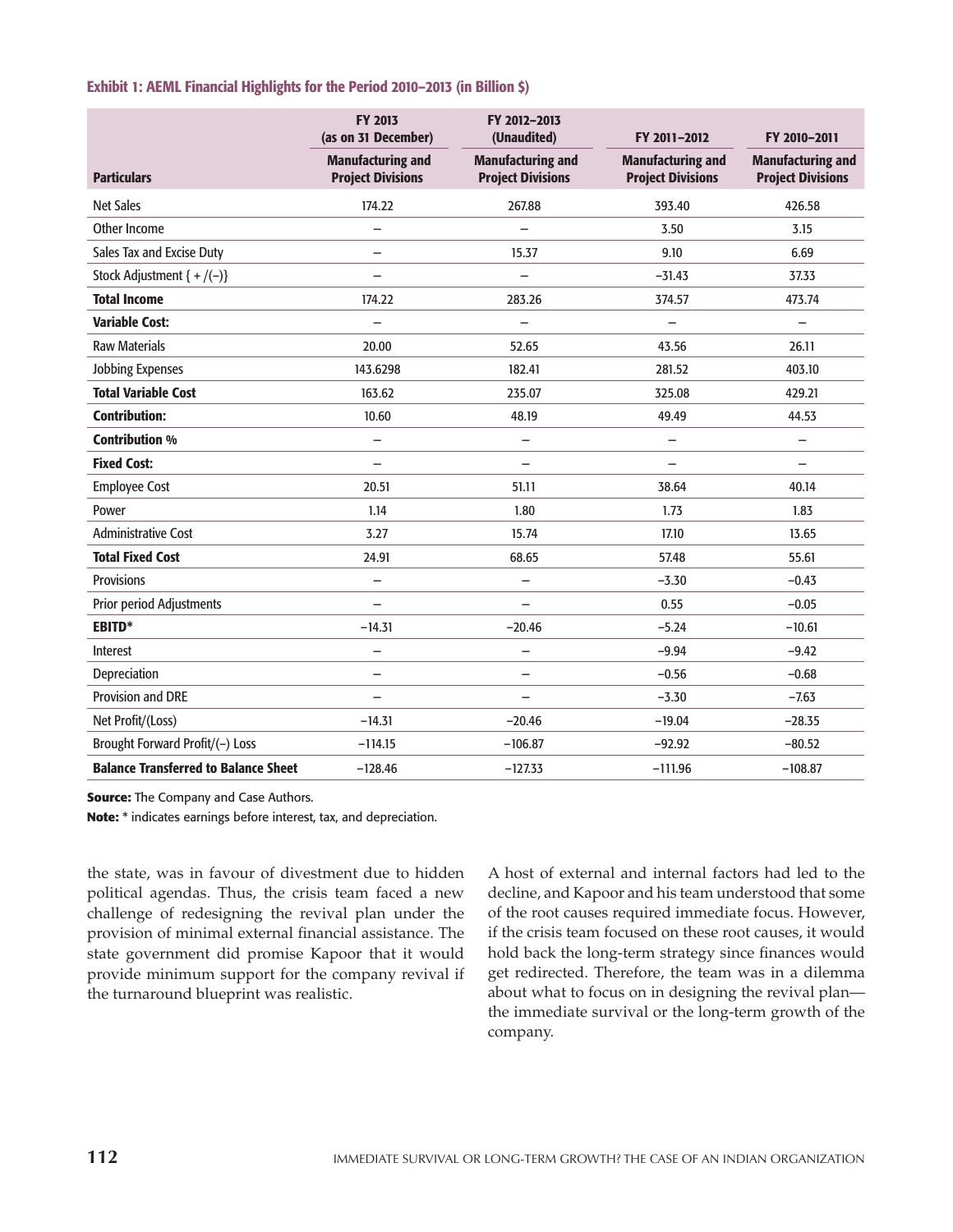# **BACKGROUND**

#### **Indian State-owned Companies**

During the last century, Indian state-owned enterprises were basically run for fulfilling the social and political motives of the government. The managers of these state-owned enterprises were appointed by the government and were mostly responsible for pro-government decisions. They did not feel directly responsible for the economic performance of the enterprise as they had easy access to government funds as loans. However, improper distribution of funds, lack of monitoring, and poor economic performance made repayment of loans difficult. In order to operate successfully, they had to depend on additional government funds, leading to adverse financial leverage conditions. These enterprises also suffered from management inefficiency, orthodox mindsets, reluctance to change, and politically motivated trade union activities, all of which rendered most of them into loss-making enterprises. An overarching agenda of state-owned companies was to generate employment. Hence, irrespective of the need, they employed excess manpower which resulted in high cost burden. More recently, government initiatives to restructure these state-owned enterprises and prepare them for the competitive market have brought a ray of hope and resulted in the improved performance of these organizations (Bhalla, 2001).

# **The Glory Days of AEML**

AEML, a 125-year-old company, started its journey in 1890 with a French collaboration in the eastern part of India. The story of AEML traces and symbolizes the development and growth of the Indian railway industry. After independence, the company was acquired by the state government from its French counterpart. Initially, the company imported railway equipment from abroad and supplied it to the Indian Railways. Gradually, the business was expanded to manufacturing automotive equipment as a whole, with railway equipment as the core business. For a long period since its inception, prior to the 1990s, AEML enjoyed a leading position in the market and fulfilled the increasing customer demands. The company was growing well until the 1980s, with an increasing demand for its products.

With its headquarters in the capital city of the state, AEML expanded to two more units to meet the market demand. All three units were geographically distinct and dedicated to manufacturing railway equipment.

The company also got associated with many global partners to strengthen its supply chain. AEML's client list included both public and private companies, with Indian Railways being the most important client. The company was also ISO 9000:2000 certified.

#### **Product Structure**

Until the late 1990s, AEML had product ranges under two verticals—mechanical and electrical. Stiff competition in the railway equipment manufacturing market compelled AEML to introduce a third product vertical the civil construction projects related to buildings and sheds, roads, and earth-working. The organization concentrated on major service projects such as planning, monitoring, and servicing jobs in the civil construction projects. By 2012, the company offered over 10 different variations of railway products and more than 25 smalland medium-scale civil construction projects (see Exhibit 2 for product and project details).

# **THE PERIOD OF CRISIS**

AEML was a state-owned company, and like other stateowned companies in India, it also suffered from various factors that put its sustainability at stake. Growth strategies were mostly adopted to fulfil political motives such as generating employment and entering new markets.

#### **Competitive Scenario**

During its glory days, the company played a pioneering role in manufacturing and supplying of equipment to its clients and enjoyed almost 90 per cent of the market share. At its peak prior to the 1990s, only a few players were operating in the market; thus AEML was the market leader. Revenue flowed in freely without much effort. However, the high-cost structure and disregard for profit changed the scenario.

Furthermore, with the modernization of the Indian Railways (initiated in the late 1970s), high-tech mechanical and electrical equipment were in demand. The changing market demand, globalization, and intense competition had an adverse impact on the company post 1990s. Global giants with their low-cost products, variety of options, updated technologies, and innovative approaches entered the market and gave tough competition to AEML as Indian Railways included a few of these global giants in its vendor list. These multinational companies (MNCs) were superior in terms of both product quality and customer service.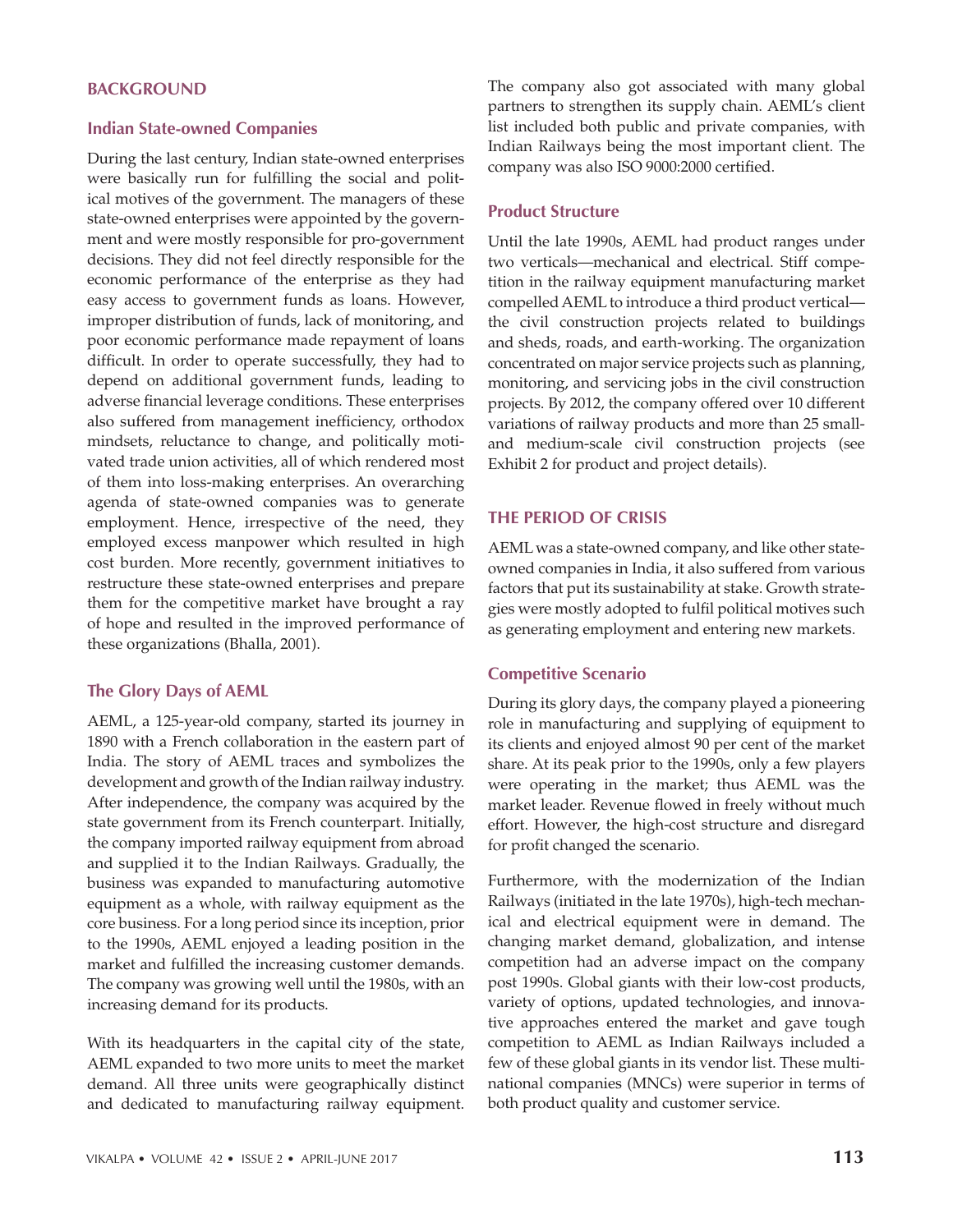#### Exhibit 2: Product Verticals of AEML

| <b>Section</b>        | <b>Products</b>                 | <b>Description and Function</b>                                                                                                                        |  |  |  |
|-----------------------|---------------------------------|--------------------------------------------------------------------------------------------------------------------------------------------------------|--|--|--|
|                       | Track Retainer Clip             | CRL satin anodized interlocking panel retainer clip for track assembly                                                                                 |  |  |  |
| Mechanical<br>Section | Rail Clip and Concrete Tie Clip | Use for locomotive railways                                                                                                                            |  |  |  |
|                       | Clip, Bootleg, Track Connector  | Use to connect two or more tracks and hold the railroad tie plate system on wood ties                                                                  |  |  |  |
|                       | <b>Joint Head Bonds</b>         | Replacement molds, flint ignitor, and necessary F80 formulation welding material                                                                       |  |  |  |
|                       | <b>Welders and Molds</b>        | Convenient means of attaching rail head bonds wherever the standard T-6 Welder will not fit<br>properly such as transposed rail and compromised joints |  |  |  |
|                       | <b>Rail Drilling Machines</b>   | Rail drilling machine SBV-VS, 28 lbs for drill hole diameter 3/8" up to 1-3/8", 267 rpm                                                                |  |  |  |
| Electrical<br>Section | Stripping Tools $2 \times 2$    | Device used to strip the electrical insulation in railways                                                                                             |  |  |  |
|                       | <b>Mold Cleaner</b>             | Incorporates locking detection facilities which are designed for electrical operations                                                                 |  |  |  |
|                       | Flint Ignitor Extension (30")   | Flint ignitor allows the installer to be approximately 30" (762 mm) away from the mold                                                                 |  |  |  |
|                       | Roads and Bridges               | It deals with construction of roads and highways with bridges                                                                                          |  |  |  |
| Civil<br>Section      | <b>Buildings and Sheds</b>      | Contracts the residential and commercial buildings and sheds commercial                                                                                |  |  |  |
|                       | <b>Earthwork and Embankment</b> | Land development, evacuations, and townships                                                                                                           |  |  |  |
|                       | Non-conventional Areas          | Installation and deployment of machines                                                                                                                |  |  |  |

**Source:** The Company and Case Authors.

However, these changes in the business environment did not influence the market leadership position of AEML until the mid-1990s. This made AEML complacent, and it completely overlooked the threats that the capitally and technologically rich competitors posed. The superior technology and product variations of the competitors put AEML in a difficult situation, which was further aggravated by the reluctant response of the company towards this changing business scenario. Although it implemented a few innovative processes in the late 1990s, such as computer-based tracking system of coaches and (automatic interlocking systems), the company failed to regain its competitive advantage and value in the market as these measures were not sufficient.

# **Outdated Products and Traditional Technology**

Many AEML products (such as track retainer clips, rail clips, track connectors, welders and moulds, rail drilling machines, and mould cleaners) were too old and obsolete to attract customers from the private sector. Also, a significant number of finished products manufactured by AEML were exhibiting defects in the process of valve casting, causing sky-high reworking and repairing costs. The company's problems were further compounded due to traditional manufacturing technology and the use of old manufacturing machinery. The much-needed fast decisions for replacements of these machineries and upgradation of technology seemed difficult to adopt due to fund crunch.

# **Operational Process and Customer Service**

AEML was responsible for manufacturing, integration, operations, and providing customer support. However, being a state-owned company, AEML used labourintensive techniques, that is, their operational processes were mostly manual. Lack of coordination among the operational teams and the feedback control mechanism practised at AEML led to information-asymmetry, rising defects and wastages in the finished products, and poor customer service. Customer grievances increased.

To produce modern equipment, the company needed to install high-tech machinery and modernize the operational processes, which seemed difficult at that moment. There was no separate marketing or business development department. It was the responsibility of the operation manager and his team to coordinate with the customers. Their inability to understand customers' behaviour and respond to their demands on time made the customers dissatisfied.

# **Manpower and Organizational Structure**

With a total manpower of 1,130 employees (on the direct payroll of the company), consisting of 218 executives and 912 non-executives at the end of 2013, AEML followed a traditional hierarchical organizational structure like any other government organization in India (detailed organizational and manpower structures are mentioned in Exhibits 3 and 4). The average age of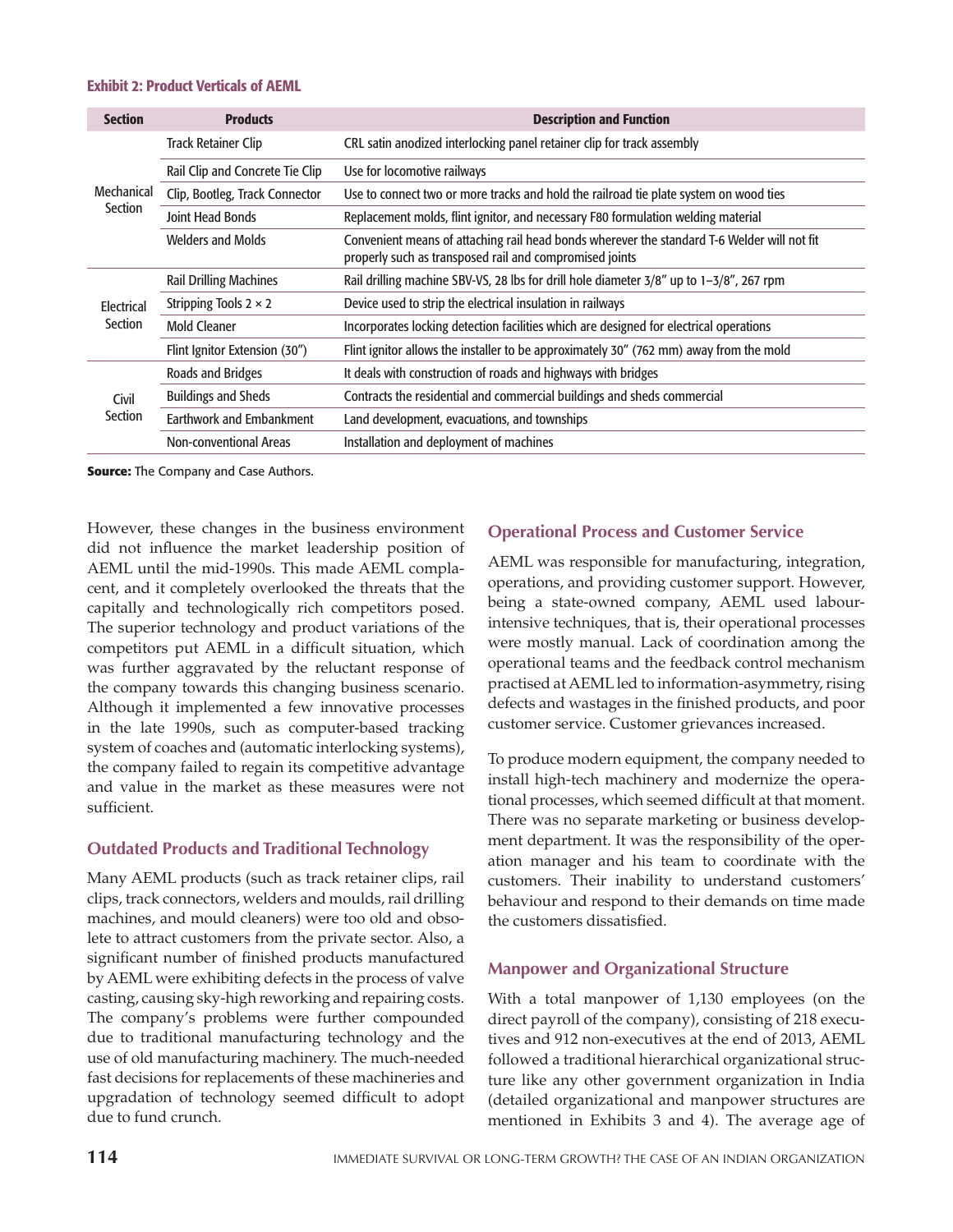#### Exhibit 3: AEML Management Structure as on December 2013



**Source:** The Company and Case Authors.

#### Exhibit 4: Manpower Allocation of AEML (From 2010 to December 2013)

| <b>Field Unit-I</b>           |                                   |                                       |                                      |                    |              |
|-------------------------------|-----------------------------------|---------------------------------------|--------------------------------------|--------------------|--------------|
|                               | <b>Manufacturing Division</b>     |                                       | <b>Field Unit-II</b>                 |                    |              |
| <b>Year</b>                   | Clips, Bonds, and<br><b>Molds</b> | <b>Drilling and</b><br><b>Cleaner</b> | <b>Projects Divisions</b><br>(Civil) | <b>Head Office</b> | <b>Total</b> |
| 2012-2013<br>(until December) | 367                               |                                       | 379                                  | 384                | 1130         |
| 2011-2012                     | 285                               |                                       | 300                                  | 328                | 913          |
| 2010-2011                     | 211                               |                                       | 231                                  | 251                | 693          |

**Note:** The manpower allocation for the three years includes employees, officers, staffs, and workmen of AEML.

#### Manpower Distribution of Executives and Non-executives as on December 2013 at AEML

| <b>Position</b> | <b>Field Unit-I</b> | <b>Field Unit-II</b> | HO  | <b>Retirement within 2016</b> | <b>Total</b> |
|-----------------|---------------------|----------------------|-----|-------------------------------|--------------|
| Executives      | 63                  | 74                   | 81  |                               | 218          |
| Non-executives  | 304                 | 305                  | 303 | 79                            | 912          |
| <b>Total</b>    | 367                 | 379                  | 384 | 131                           | 1130         |

**Source:** The Company and Case Authors.

the employees was 46. The employees were resistant to change, showed a slow pace of learning, and had low adaptability. In 2010, in order to increase productivity, the company adopted contractual employment despite strong opposition from the Union. Initially, they appointed 100 graduate engineers, with zero to two years' work experience, on the payroll of a third party. This number was increased to 250 by the end of 2013.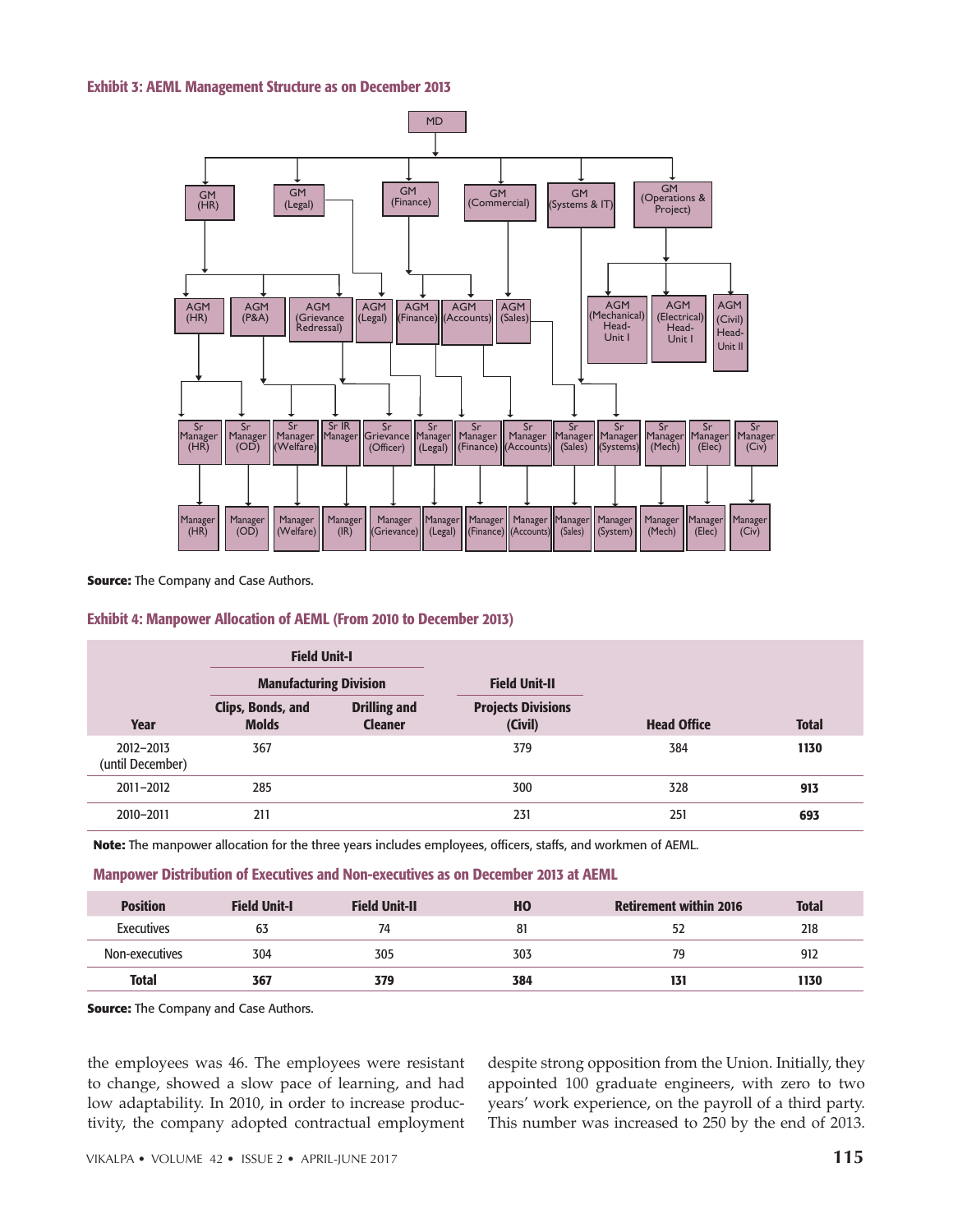The average salary of permanent employees, other than senior management officials, was \$201.62 per month; however, contractual employees were paid a consolidated amount, which was half of the gross salary of the permanent employees holding the same rank. Since AEML was a government enterprise, it was easy to attract young engineers even on a contractual basis.

Due to the centralized decision-making process prevalent in the organization, the process of approvals (from higher authorities) was time-consuming. This often adversely affected the customer service. The geographical dispersion of the units required employees to be empowered for certain decision-making processes but that was not encouraged in the company. This resulted in lack of coordination between different units and among different departments. Unnecessary delays in production and delivery were also caused by the centralized decision-making system. Communication gaps further aggravated the problem. Lower-level employees had grievances against the top management for not sharing requisite information at the right time. There were also no avenues for them to share their suggestions with the top management. Information asymmetry was common as the communication processes followed the channel of authority. Moreover, most of the older employees were not very comfortable using information technology-based communication systems, leading to further deterioration of the decision-making process.

Ineffective HR policy, favouritism, and undue political pressure fuelled unnecessary manpower acquisition in the organization. The lack of manpower planning and the political motive of the government for massive employment resulted in manpower surplus (around 300) in the organization. To make matters worse, employees were not informed about their respective roles and responsibilities due to the absence of a systematic job-analysis process. They were deployed to their jobs on a random basis rather than according to a planned effort. Depletion of talent due to retirement, especially at the workers' level, was another challenge faced by the organization. The new generation of workers were not sufficiently competent for their job roles, leading to an adverse effect on productivity.

# **Cultural Issues**

The top-level management at AEML was never keen on investing money on employee development. Technical training was held on an ad hoc basis, mostly for operational personnel. The employees were also found to be highly reluctant to attend these training programmes. Learning and innovation were never encouraged in the organization. This made the organization stagnant in product and technology innovation. The low risktaking culture also adversely impacted the adaptation of innovative practices.

Most of the employees were found to be disengaged, resistant to change, and more interested in union activities than in their job responsibilities. There was a constant conflict between the management and trade unions. In a meeting with a consultant who was sharing information about the declining condition of the organization to the unions and asking for their cooperation, one of the trade union representatives remarked, 'Why are you sharing this with us now? It is the worthless and inefficient management that has made the situation so bad!' Another representative added, 'You are talking about automated operational processes! This indicates many workers will be jobless. We will not allow the management to do so. Instead, the management should focus on increasing the demand of our products and fetching funds for machinery upgrades.'

Job security, due to the government organizational structure, was taken for granted to the extent that employees did not bother to come on time to the office. One of the junior executives expressed her annoyance about the attendance rule of the company by saying, while simultaneously knitting a sweater during office hours, 'You know, one casual leave is deducted if anybody comes late by just five minutes. The management should not be so ruthless. We have our family obligations, too.' Upon further enquiry, it was found that the office hours started at 8:30 am and what she meant by "five minutes late" was five minutes of grace after the extended time of one hour for reporting to duty, that is, 9:30 am. The extended one hour, that is, 9:30 am was considered as the time for reporting to duty. In addition to this, the scheduled lunchtime of one hour was often extended to two hours or more.

The managers failed to motivate the employees towards achieving organizational goals. When asked for his opinion about the declining condition of the company and the role of employees in turning it around, one employee replied, 'What can I say? I am worried about my future. I have only five years left for retirement. The government must at least ensure our retirement benefits.'

The performance appraisal process was not given due importance at AEML because of the seniority-basis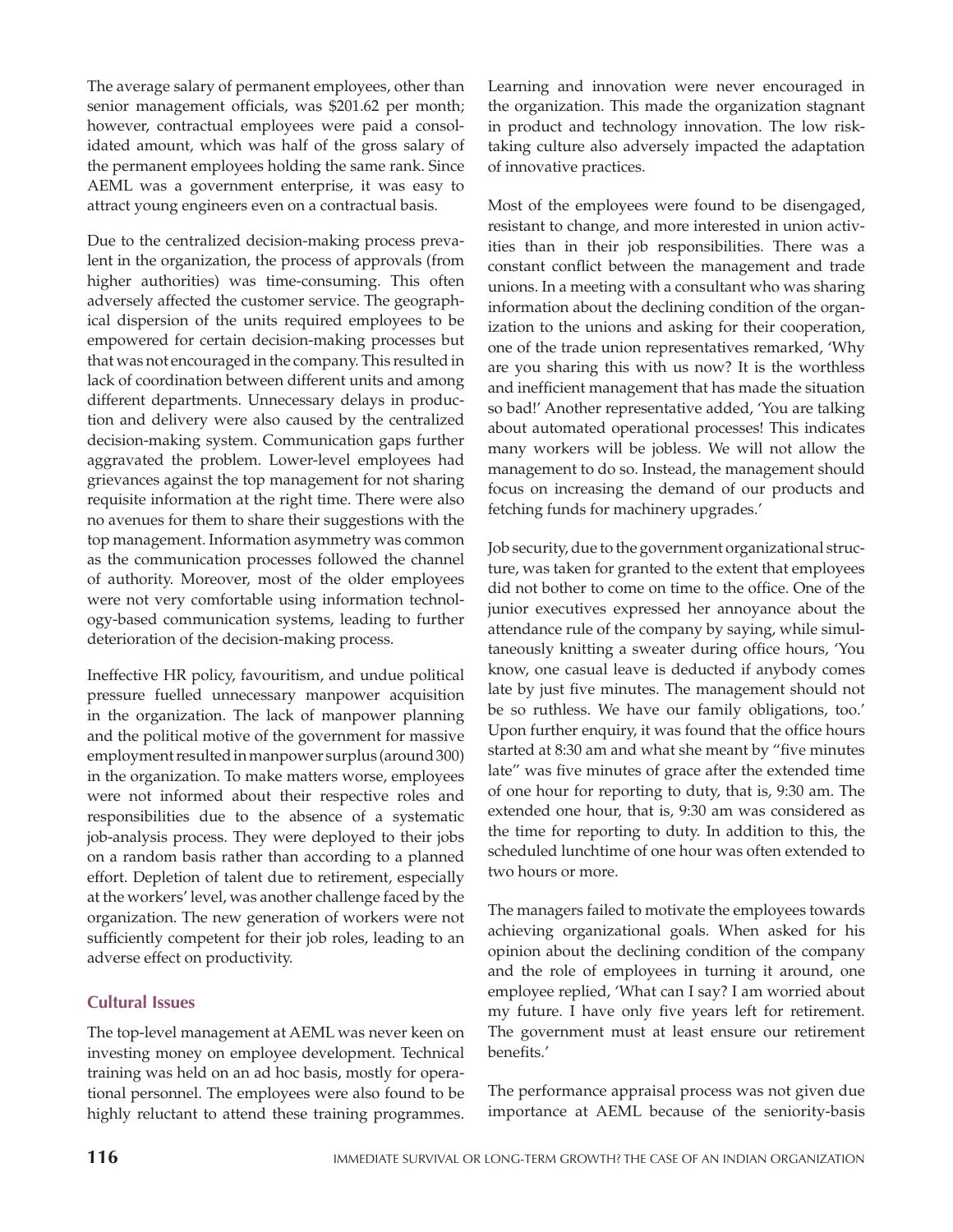promotional policy of government enterprises in India. Therefore, because of the job security and the regular increment, a majority of the employees were not too concerned about the productivity and profitability of the organization. Many good performers were dissatisfied due to the absence of a performance-based reward system.

# **Trade Union**

All three registered trade unions, namely Indian National Trade Union Congress (INTUC), Bharatiya Mazdoor Sangh (BMS), and Centre of Indian Trade Unions (CITU), held sway at AEML. Due to the political affiliations of these unions, tensions and conflicts prevailed in the company. After the change of the government in the state, one trade union started gaining more power with the support of the ruling party—leading to excessive conflicts with other unions. The state government's support towards the said union brought rigidity and extremity in its approach. The trade union leaders were concerned about their political agendas rather than striving for monetary rewards, improved working conditions, and control over the work for employees. They had hidden agendas to oppose the management, and this always affected the regular productivity and the production process. The non-cooperation from union representatives restrained the management from taking any bold decision for the betterment of the company. The involvement of trade unions in unfair practices also yielded slow growth in the company. Moreover, union leaders were accustomed to spending more time promoting the political agendas of the unions rather than fulfilling their scheduled duties. Any disciplinary

action against them had caused labour unrest in the past. Therefore, the management was also accustomed to ignoring their misconduct. Also, a huge communication gap existed between the management and the union. Undoubtedly, the company was not under a leadership capable of connecting with the employees and the customers. In short, a relationship of mistrust between the management, unions, and employees was prevalent in the organization.

# **Financial Crisis**

There was an exponential decrease in the AEML market share as competitors captured the market, leading to an adverse effect on working capital accumulation. The company also had gigantic expenditures in maintaining physical and human resources, thus incurring a huge financial liability.

Consequently, it was difficult to compete with the global giants. With the aim of improving its competitive position, a few corporate-level strategies were implemented. Despite such efforts and prospects for growth in the market, the company incurred immense losses since 2008.

By the end of 2013, AEML's business was stagnating. Service and quality problems were mounting and no new products had been introduced in the market for a long time. Additionally, the presence of about 300 redundant positions in the organization created substantial loss. This resulted in deficits in the working capital. The total accumulated loss was estimated to be \$1.28 million (see Exhibit 5).

| <b>AEML Financial Position for Assets and Loans as on 31 March 2013</b> |                                                           |           |               |           |               |                                         |  |
|-------------------------------------------------------------------------|-----------------------------------------------------------|-----------|---------------|-----------|---------------|-----------------------------------------|--|
| <b>S. No.</b>                                                           | <b>Particulars</b>                                        |           |               |           |               | In Million \$                           |  |
|                                                                         | Total Assets (as on 31 March 2013)                        |           |               |           |               | 2.52                                    |  |
| Secured Loan (as on 31 March 2013)<br>$\overline{2}$<br>0.02            |                                                           |           |               |           |               |                                         |  |
| 3                                                                       | Unsecured Loan (as on 31 March 2013)                      |           |               |           |               | 1.43                                    |  |
| <b>Total Accumulated Loss as on December 2013</b><br>$-1.46$            |                                                           |           |               |           |               |                                         |  |
| <b>AEML Financial Condition For Year 2010-December 2013</b>             |                                                           |           |               |           |               |                                         |  |
| <b>Values</b>                                                           | <b>Brought Forward Profit/(-)</b><br>Loss for (2009-2010) | 2010-2011 | $2011 - 2012$ | 2012-2013 | December 2013 | <b>Total</b><br><b>Accumulated Loss</b> |  |
| In Million S                                                            | $-0.67$                                                   | $-0.24$   | $-0.19$       | $-0.21$   | $-0.16$       | $-1.46$                                 |  |

#### Exhibit 5: AEML Financial Position for Assets and Loans as on 31 December 2013

**Source:** The Company and Case Authors.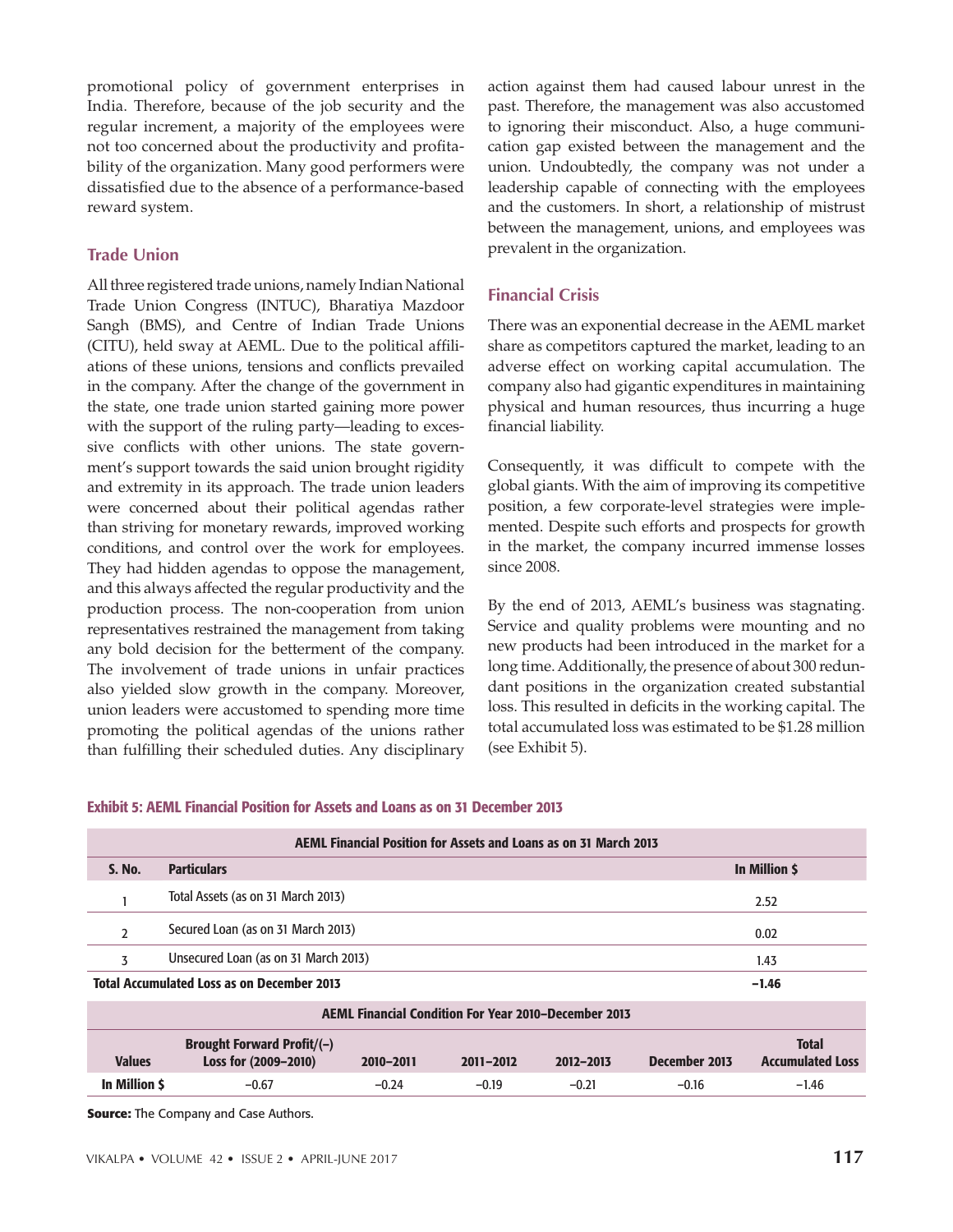In addition to the loan repayment, company liabilities included several annual costs such as disposing of obsolete and rejected items, repairing operational defects (such as misalignment and defective products), and reworking obsolete machines. To make matters worse, the maintenance, materials, and repairing costs added to the company's expenditure. Amidst the prevailing unfavourable financial conditions, almost all civil projects undertaken by the company were under arbitration, which further exacerbated the situation.

# **THE CRISIS TEAM: MD AND OTHER MEMBERS**

With the change of government in the state, an initiative to revive AEML emerged—beginning with a government initiative to change the management of the company. A decision was made by the Board in the beginning of 2013 to set up a crisis team for the survival of the company. The team was to work under the guidance of a turnaround consultant. Accordingly, an expert was appointed on a full-time basis for one year, with the charge of setting up the crisis team within three months and then submitting a revival plan within the next six months. Further decisions were to be made by the Board after evaluating the situation in phases.

Mr Amit Kapoor, after completing his Bachelor of Technology (BTech) degree from the Indian Institute of Technology and postgraduation from the Indian Institute of Management, started his career in a mid-level position in a large multinational manufacturing company in India. His intelligence, leadership capability, and people management skills were soon recognized and he bagged the 'Star Performer' award several times. He was promoted to the India-Head position after handling a few foreign assignments successfully in the same company. He also transformed two non-performing units of the organization to profit-making units. He was known in the industry for his attitude of challenging the status quo. On being offered the role of MD in the non-performing AEML, Kapoor did not hesitate to take up the challenge despite warnings from his wellwishers. He joined the company on 1 August 2013.

After taking charge, he held several meetings with the employees of all levels in order to understand the organizational culture and identify the root causes of the current situation. He was mostly accompanied by the consultant in these meetings. After experiencing the strong opposition and negativity of the unions, Kapoor understood the relevance of connecting with the unions as well as with the employees. After a series of discussions with the consultant, the Board, and the

senior managers, it was finally decided that a crisis team consisting of seven members—the consultant, the MD, chief operating officer (COO), chief finance officer (CFO), and three top-level managers of AEML who were well-accepted amongst the employees would be formed.

Kapoor offered the position of COO to his long-term colleague and teammate from his previous organization Mr Asutosh Mukherjee. Mukherjee, a BTech and Master of Technology (MTech) graduate from the Indian Institute of Technology, was known for his sound technical knowledge and for introducing innovative approaches to the production processes. He was a workaholic and a calculated risk-taker.

The CFO was hired from outside of the organization. He was a chartered accountant with 20 years of work experience in several large-sized private organizations. The last position he held was as the general manager (GM) for finance in a steel-manufacturing company. The Kapoor–Mukherjee team then identified three more members from inside the organization for the crisis team. They included the then Head of Unit II, GM-Project, and the senior manager HR in the team.

The team was fully operational from the end of October 2013. The team took almost a month and a half to understand the financial condition of the company, its market position, operation processes, the organizational culture, and the viewpoints of the employees. Following this, on 6 January 2014, the Board categorically mentioned to Kapoor that the state government was low on funds; thus it could not continue to provide financial support to AEML except for providing funds to meet the employees' salaries for the next six months. It was then that Kapoor called a meeting of the crisis team for deciding their next move.

# **TURNAROUND MEETING**

The meeting began with the analysis of the current situation. Outdated product structure, traditional technologies, depletion of technical strength, centralized decision-making process, management and labour conflicts, and union rivalry were some of the aspects that plagued AEML. The organization was also extremely slow in adopting new technologies. In fact, a few old and loyal customers had started showing disinterest in purchasing AEML products. Besides, lack of innovation made them incapable of sustaining their competitiveness. However, due to mutual understanding between the state government and the central government, the Indian Railways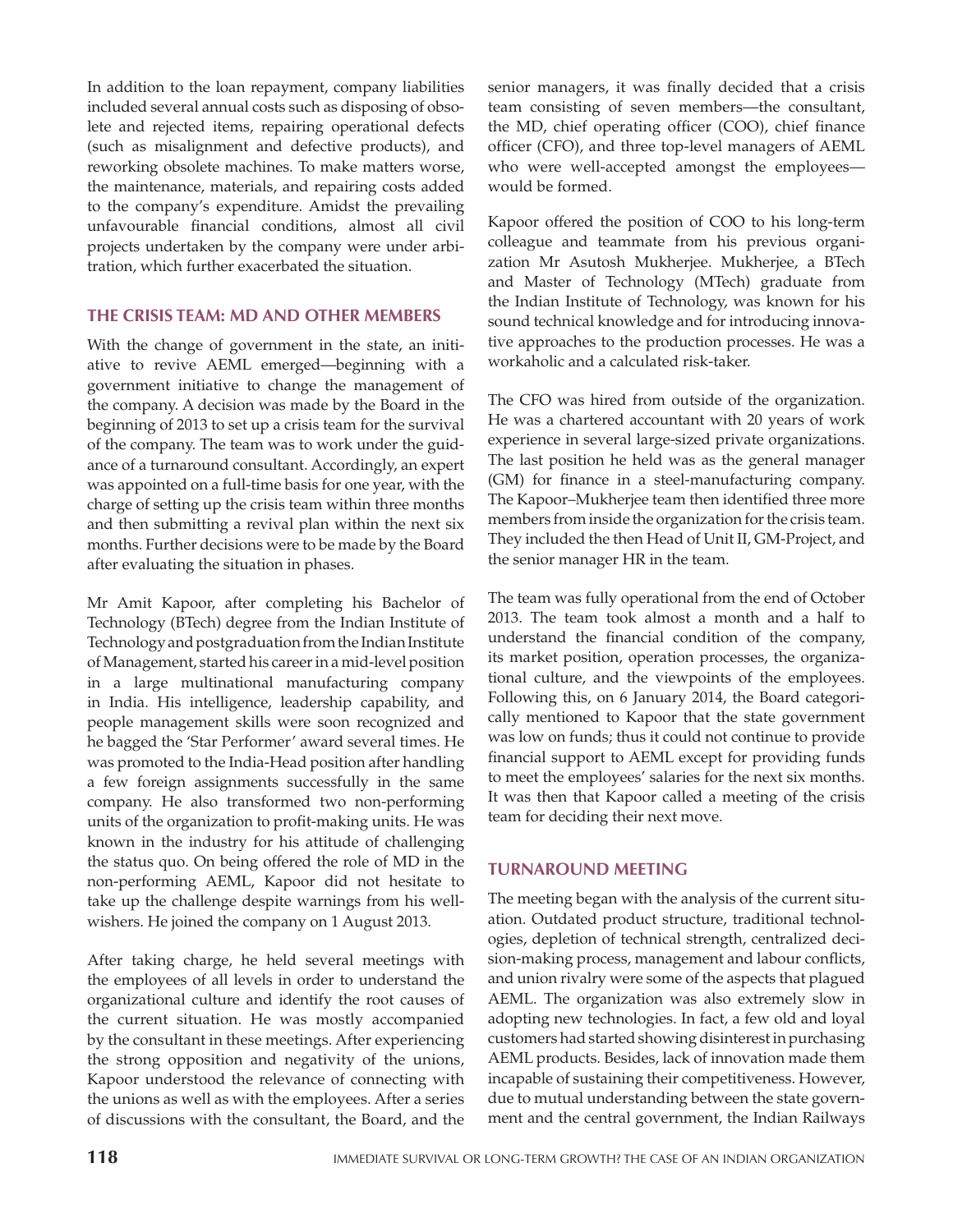(a central government enterprise) promised to continue its support by purchasing a few products of AEML for a certain period.

The situation became a double-edged sword for AEML. Focusing on immediate survival would cost long-term growth, and vice versa. It was then that the consultant advised that the best-suited revival plan for AEML might be to integrate both economic-value optimization (Theory E) and organizational capability-building (Theory O; Beer & Nohria, 2000). He further added that while few organizations preferred the economic-value maximization approach for immediate survival, some preferred the organizational capability-building approach, and others preferred the combination method. The COO was in favour of focusing on the economic-value generation. Despite the disagreement, team members were in consensus that whatever approach was to be followed, the turnaround should happen in stages (Chowdhury, 2002). Now, the crisis team had to come up with a stage-wise turnaround blueprint or a revival plan for AEML (see Appendices for Theory E and O, and for turnaround stages).

# **APPENDICES**

# **Appendix A: Summary Points about the Current Situation of the Organization to be Considered for Turnaround Meeting**

- Presence of 300 redundant manpower was creating an annual loss of around \$80 million. This was also eroding the working capital of the company.
- The company was used to infrastructural civil work based on the contract given by another government company. Over-dependence on the single company put the business at stake.
- Retirement of experts and depletion of technical strength.
- The company had accumulated a huge government loan with interest that had an adverse effect on the net worth of the company. This was impeding the company from approaching the money market for its working capital requirement.
- The company was incurring huge expenditure in disposing the rejected items as well as reworking and repairing the defects generated from valve castings.
- Employees (workers) were unmotivated towards their job and more interested in union activities, thus were less productive. Executives were also

unengaged with company objectives. There was a conflict between management and workers. The majority employees were unconcerned about the organizational performance as job security along with regular increment was a given.

- · Centralized decision-making process prevailed in the organization. The company had two units located in two geographically distant regions apart from the headquarter. Each unit was spread over a large area with a big manufacturing unit and office.
- · Lack of coordination and communication between the departments.
- · Poor customer service due to long decision-making process.
- · No efforts were directed towards marketing of the product and branding of the company.
- · Rigid reporting and decision-making systems.
- Learning and innovation were never encouraged in the organization. While there were plans to set up an R&D department in the organization, fund crunch was a constraint. Therefore, MD initially thought that an association might be made between AEML and a premier technology institute in India based on funded projects for technology and product upgradations.
- · The employees had a traditional approach since they were not exposed to contemporary management approaches.

# **Source:** Authors.

# **Appendix B: Cracking the Code of Change**

*Theory E:* The change is based on economic-value generation through maximizing shareholder value through heavy use of economic incentives, layoffs, downsizing, and restructuring.

*Theory O:* The change is based on organizational capability-building by strengthening organizational culture.

# *Comparing Theories of Change*

It has been observed by Beer and Nohria (2000) that organizational transformations can be compared based on six dimensions. The table outlines the differences between the E and O archetypes and illustrates what an integrated approach might look like.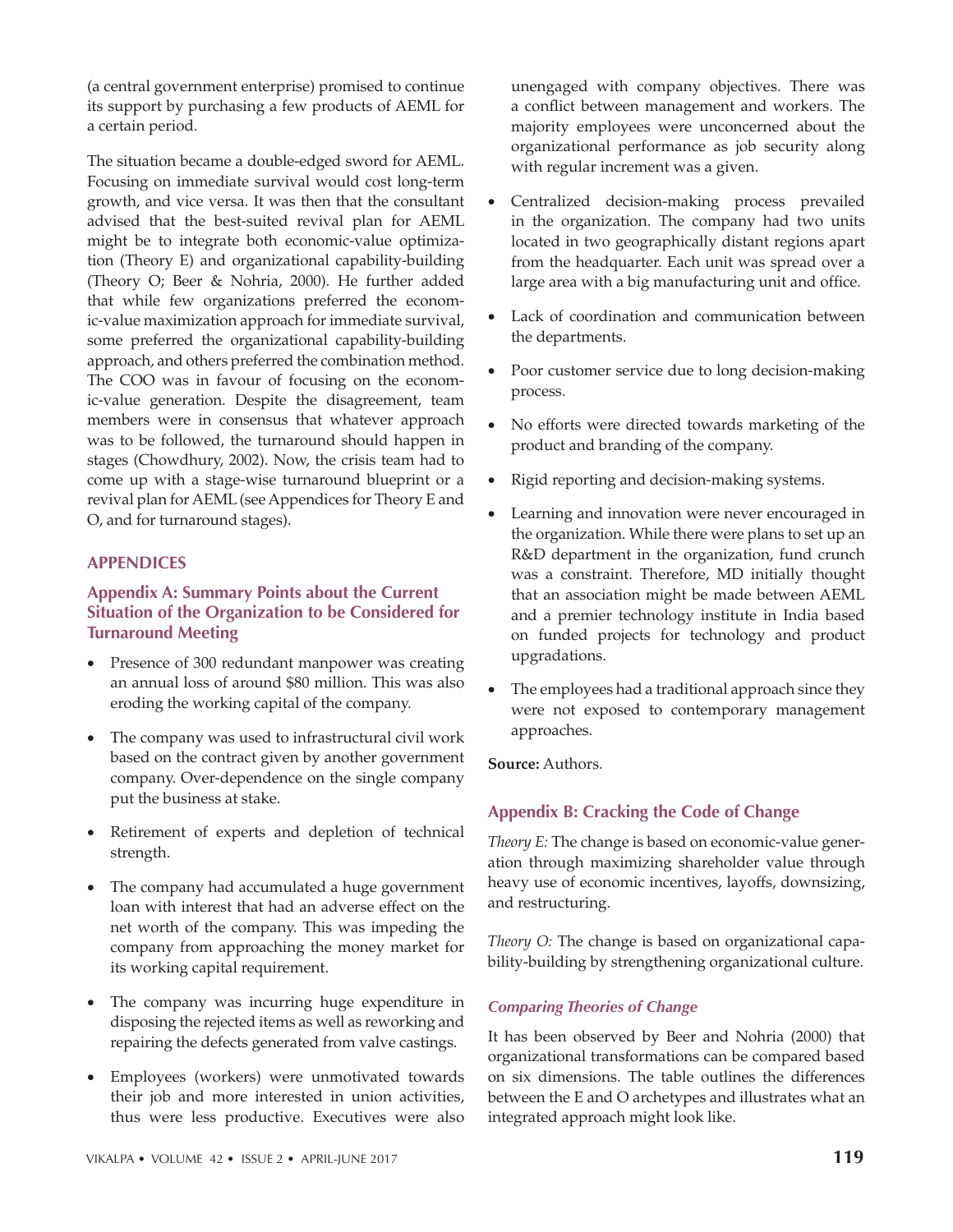| <b>Dimensions of Change</b> | <b>Theory E</b>                                     | <b>Theory O</b>                                                  | <b>Theories E and O Combined</b>                                                              |
|-----------------------------|-----------------------------------------------------|------------------------------------------------------------------|-----------------------------------------------------------------------------------------------|
| Goals                       | Maximize shareholder value                          | Develop organizational capabilities                              | Explicitly embrace the paradox between<br>economic value and organizational capability        |
| Leadership                  | Manage change from the top-<br>down                 | Encourage participation from the<br>bottom-up                    | Set direction from the top and engage the<br>people below                                     |
| <b>Focus</b>                | <b>Emphasize structure and systems</b>              | Build up corporate culture:<br>employees' behaviour and attitude | Focus simultaneously on the hard (structures<br>and systems) and the soft (corporate culture) |
| <b>Process</b>              | Plan and establish programmes                       | <b>Experiment and evolve</b>                                     | Plan for spontaneity                                                                          |
| <b>Reward System</b>        | Motivate through financial<br>incentives            | Motivate through commitment-use<br>pay as fair exchange          | Use incentives to reinforce change but not to<br>drive it                                     |
| Use of Consultants          | Consultants analyze problems<br>and shape solutions | Consultants support management in<br>shaping their own solutions | Consultants are expert resources who<br>empower employees                                     |

**Source:** Beer and Nohria (2000).

# **Appendix C: Turnarounds—A Stage Theory Perspective**

# Figure 1: The Turnaround Process\*



**Source:** Chowdhury (2002).

**Notes:** \*The vertical scales on this figure are purely illustrative. In fact, it is difficult to develop accurate interval scales for all four stages of turnaround as their duration varies considerably across situation.

Stage 1: Decline starts from firm or industry equilibrium and reaches a nadir (depth of despair). This stage analyses causes of decline.

Stage 2: Response initiation stage refers to the prompt responses of the organization towards corrective actions. It consists of strategic and operating responses.

Stage 3: Transition refers to the complex interplay between strategy, structure, culture, technology, and human variables happening in this stage. Stage 4: Outcome refers to the consequences of the measures taken in the earlier stages in terms of success or failure.